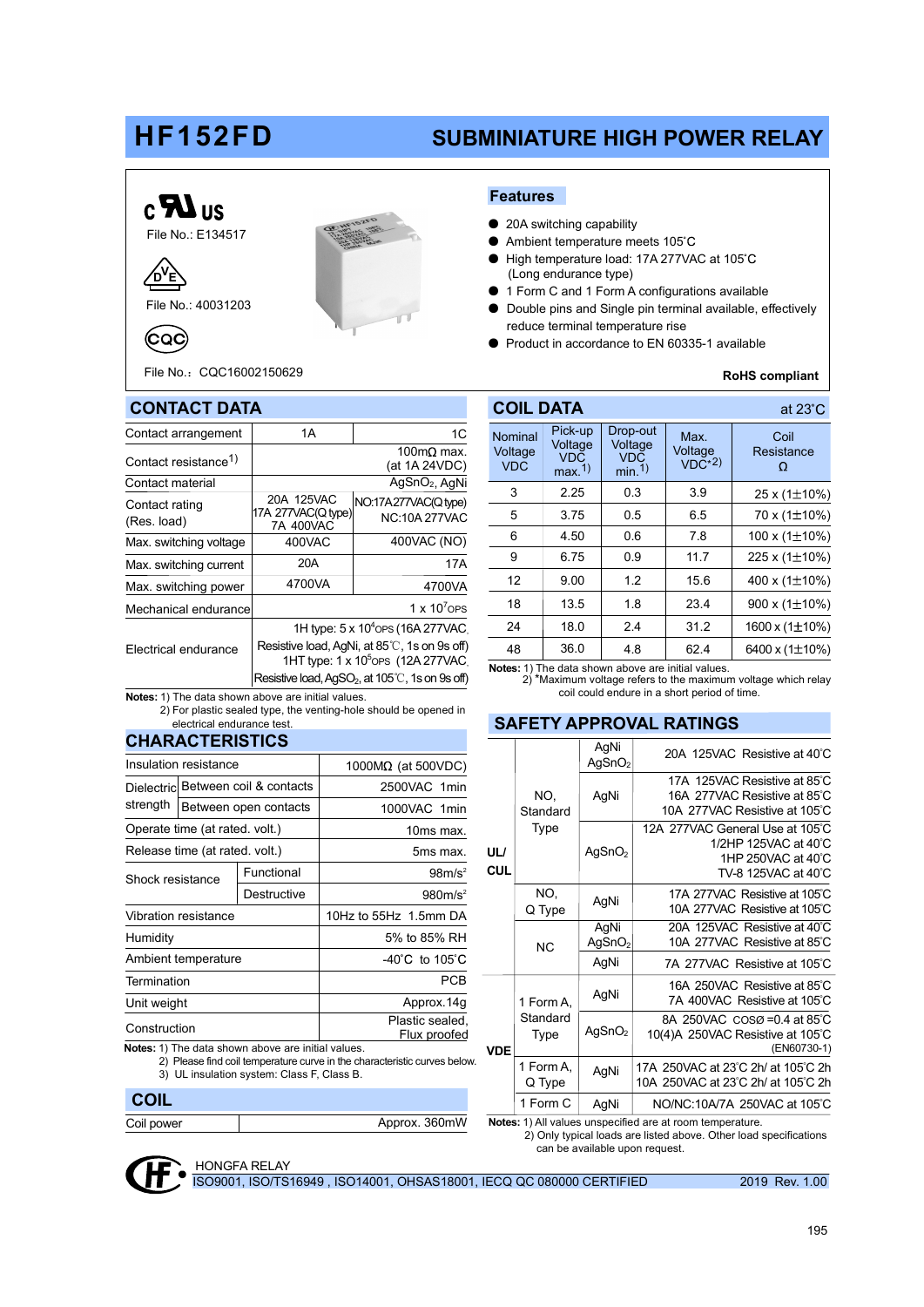| <b>ORDERING INFORMATION</b>                                                                    |                                                |  |                        |  |   |                           |   |  |  |
|------------------------------------------------------------------------------------------------|------------------------------------------------|--|------------------------|--|---|---------------------------|---|--|--|
|                                                                                                | $HF152FD$ / 12 -1Z P                           |  |                        |  | S | $\top$                    | F |  |  |
| <b>Type</b>                                                                                    |                                                |  |                        |  |   |                           |   |  |  |
| Coil voltage                                                                                   | 3, 5, 6, 9, 12, 18, 24, 48VDC                  |  |                        |  |   |                           |   |  |  |
|                                                                                                | <b>Contact arrangement 1H: 1 Form A</b>        |  | 1 $Z: 1$ Form C        |  |   |                           |   |  |  |
| <b>Pin version</b>                                                                             | <b>P</b> : Double pins                         |  | <b>Nil:</b> Single pin |  |   |                           |   |  |  |
| Construction <sup>1)</sup><br><b>S</b> : Plastic sealed<br><b>Nil:</b> Flux proofed            |                                                |  |                        |  |   |                           |   |  |  |
| <b>Contact material</b>                                                                        | T:AgSnO <sub>2</sub>                           |  | Nil: AgNi              |  |   |                           |   |  |  |
| <b>Insulation standard</b>                                                                     | F: Class F                                     |  | <b>Nil: Class B</b>    |  |   |                           |   |  |  |
| <b>Contact endurance</b>                                                                       | $Q$ : Long endurance type (Only for AgNi type) |  |                        |  |   | <b>Nil:</b> Standard type |   |  |  |
| Special code <sup>4)</sup><br><b>Nil: Standard</b><br><b>XXX:</b> Customer special requirement |                                                |  |                        |  |   |                           |   |  |  |

Notes: 1) Under the ambience with dangerous gas like H2S, SO2 or NO2, plastic sealed type is recommended; Please test the relay in real applications.

2) Contact is recommended for suitable condition and specifications if water cleaning or surface process is involved in assembling relays If the ambience allows, flux proofed type is preferentially recommended. on PCB.

3) If plastic sealed type is selected for cleaning purpose, the vent-hole cover should be excised after cleaning.

4) The customer special requirement express as special code after evaluating by Hongfa.

## OUTLINE DIMENSIONS, WIRING DIAGRAM AND PC BOARD LAYOUT Unit: mm

### Single pin version